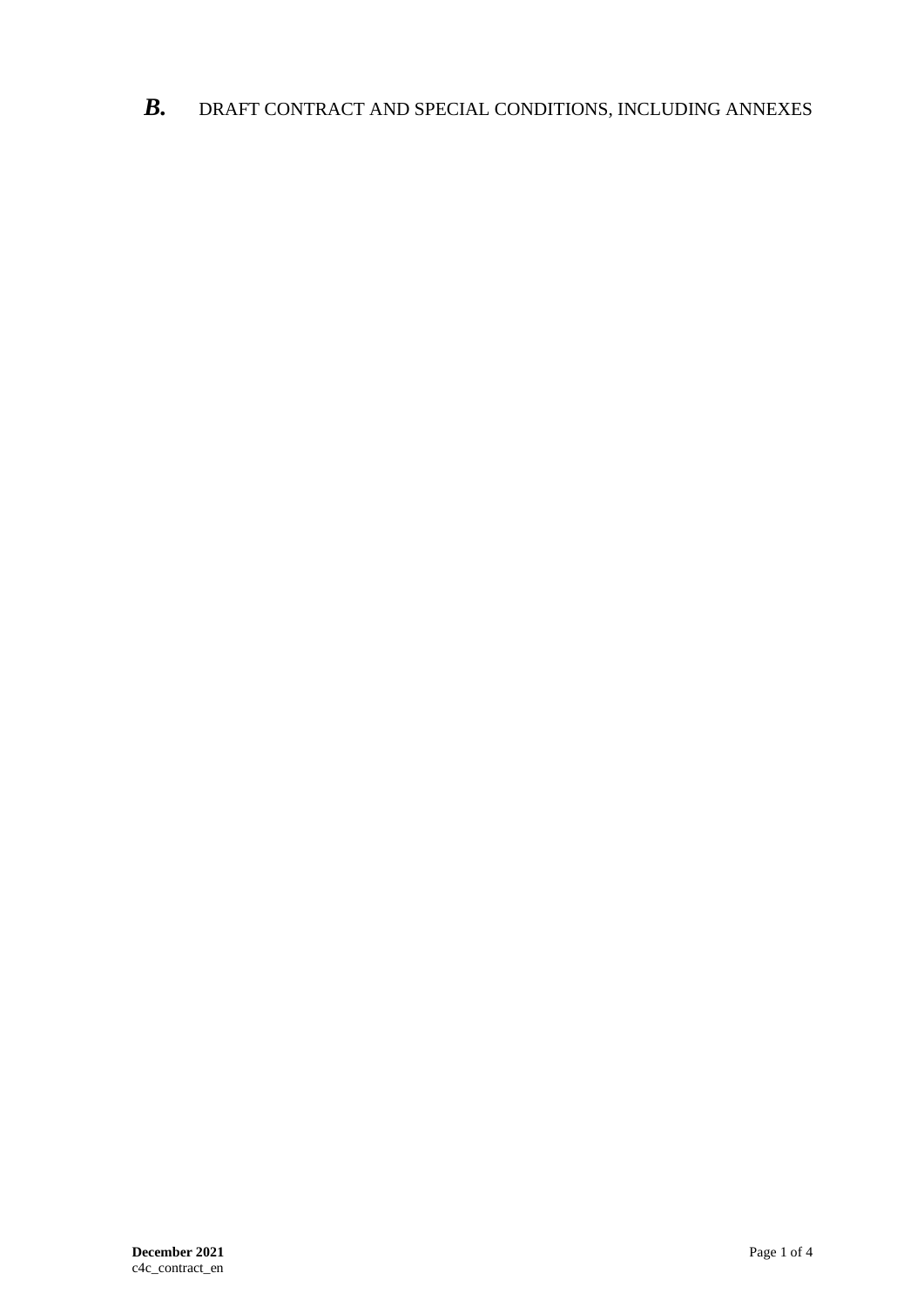## **DRAFT CONTRACT**

# **SUPPLY CONTRACT FOR EUROPEAN UNION EXTERNAL ACTIONS** N**O LIFE20 NAT/AT/000063-TD02-F1**

## **FINANCED FROM THE GENERAL BUDGET OF THE UNION**

Public Enterprise "Vojvodinasume", **Preradovićeva 2, 21132 Petrovaradin, Novi Sad, Republic of Serbia Official registration number: 08762198 VAT 101636567** ('The contracting authority'),

of the one part,

and

<Full official name of contractor> [<**Legal status/title>]<sup>1</sup>**  $\left[ \langle \text{Official registration number} \rangle \right]^2$ <Full official address>  $\left[ <$ VAT number $>$ ]<sup>3</sup>, ('the contractor')

of the other part,

have agreed as follows:

## **PROJECT Title: Danube Wild Island Habitat Corridor, reference in the financing agreement/decision: LIFE20 NAT/AT/000063 CONTRACT TITLE Procurement of Excavator for project LIFE WILDisland**

**Identification number** LIFE20 NAT/AT/000063-TD02-F1

#### **Article 1 Subject**

1.1 The subject of the contract shall be:

the supply, delivery, unloading by the contractor of the following supplies:

| <b>Item</b><br>T<br><b>Ofv</b><br><b>Item</b><br>Æ.<br>No. |
|------------------------------------------------------------|
|------------------------------------------------------------|

<sup>&</sup>lt;sup>1</sup> Where the contracting party is an individual.

<sup>2</sup> Where applicable. For individuals, mention their ID card or passport or equivalent document – number.

<sup>&</sup>lt;sup>3</sup> Except where the contracting party is not VAT registered.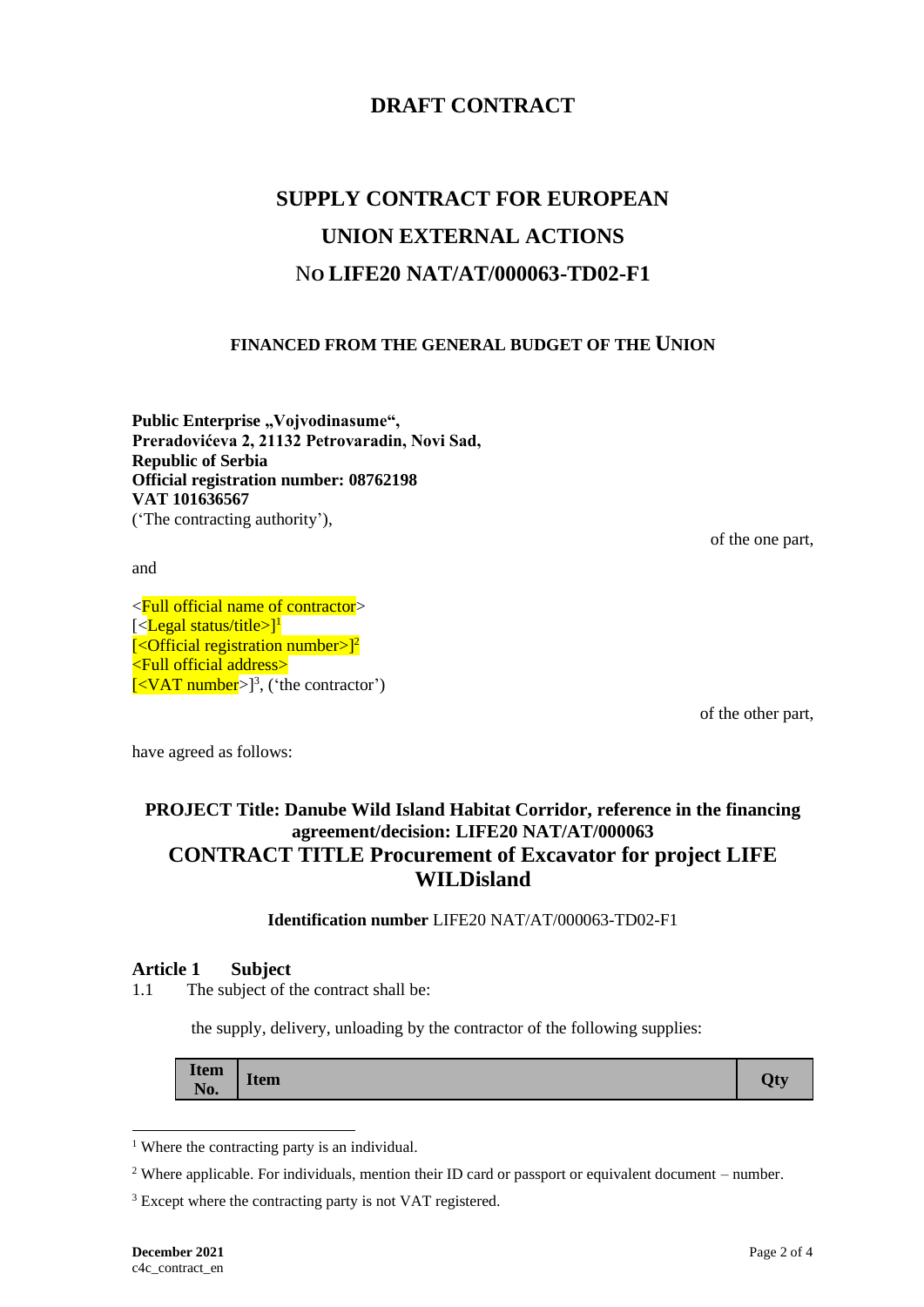The place of acceptance of the supplies shall be PE "Vojvodinasume", Šumska uprava Apatin, Kružni nasip 13, Apatin, Republic of Serbia, the time limits for delivery shall be 9 months and the Incoterm applicable shall be DDP<sup>4</sup>. The implementation period of tasks shall run from signing the contract to date for provisional acceptance.

1.2 The contractor shall comply strictly with the terms of the special conditions and the technical annex.

## **Article 2 Origin**

The rules of origin of the goods are defined in Article 10 of the special conditions.

When required, a certificate of origin for the goods must be provided by the contractor at the latest when it requests provisional acceptance of the goods. Failure to comply with this condition may result in the termination of the contract and/or suspension of payment.

## **Article 3 Price**

- 3.1 The price of the supplies shall be that shown on the financial offer (specimen in Annex IV). The total maximum contract price shall be  $RSD <$ **insert price**>
- 3.2 Payments shall be made in accordance with the general and/or special conditions (Articles 26 to 28).

## **Article 4 Order of precedence of contract documents**

The contract is made up of the following documents, in order of precedence:

- the contract agreement;
- the special conditions
- the general conditions (Annex I);
- the technical specifications (Annex II [including clarifications before the deadline for submission of tenders and minutes from the information meeting/site visit];
- the technical offer (Annex III [including clarifications from the tenderer provided during tender evaluation]);
- the budget breakdown (Annex IV);
- [specified forms and other relevant documents (Annex V)];

The various documents making up the contract shall be deemed to be mutually explanatory; in cases of ambiguity or divergence, they shall prevail in the order in which they appear above.

#### **Article 5 Other specific conditions applying to the contract**

For the purpose of Article 44 of the general conditions, for the part of the data transferred by the contracting authority to the European Commission:

(a) the controller for the processing of personal data carried out within the Commission is

the head of contracts and finance unit R4 of DG Neighbourhood and Enlargement Negotiations

<sup>4</sup> DDP (Delivered Duty Paid) - Incoterms 2020 International Chamber of Commerce <http://www.iccwbo.org/incoterms/>